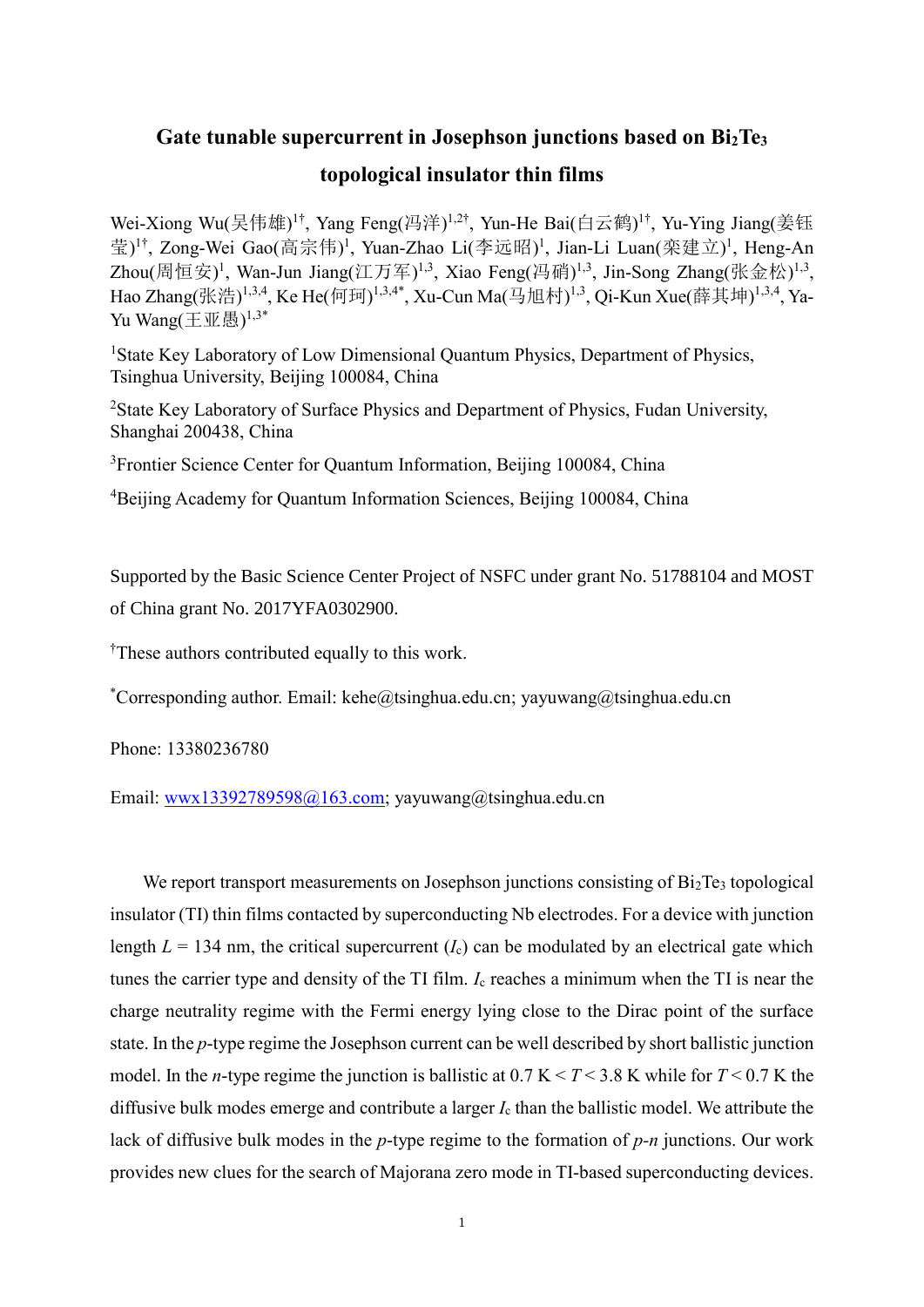## **PACS:** 74.45.+c, 74.50.+r, 73.20.−r

Topological insulators (TIs) have attracted much interests due to the topologically nontrivial bulk band structure and robust Dirac-like surface states protected by the time reversal symmetry. TI-based devices have unique potentials in electrical, spintronic and quantum computation applications. It has been proposed that topological superconductivity (TSC) can be realized when the surface states of three-dimensional (3D) TIs are placed in close proximity to an *s*-wave superconductor<sup>[\[1\]](#page-9-0)</sup>. Unlike the proposals involving semiconducting nanowires, where the spinless condition for electrons is met by tuning the chemical potential inside the small Zeeman gap induced by external magnetic field, TIs intrinsically possess spin-polarized topological surface states. Therefore, unconventional *p*-wave superconductivity and Majorana bound states may emerge in such superconductor-TI-superconductor (S-TI-S) Josephson junction[\[2\]](#page-9-1)[\[3\]](#page-9-2)[\[4\]](#page-9-3)[\[5\]](#page-9-4)[\[6\]](#page-9-5)[\[7\]](#page-9-6), which represents a promising platform for realizing Majorana zero mode (MZM) and topological quantum computation. The S-TI-S junction has also been proposed to exhibit current-phase relationship with  $4\pi$ -periodicity rather than the  $2\pi$ -periodicity for ordinary Josephson junctions<sup>[\[8\]](#page-9-7)[\[9\]](#page-9-8)[\[10\]](#page-9-9)</sup>.

Systematic investigations of proximity-induced superconductivity on TI layers have been performed in the past few years, where Josephson supercurrent was realized in Pb and Al on  $Bi<sub>2</sub>Se<sub>3</sub> single crystal<sup>[11][12]</sup>, Pb on exfoliated Bi<sub>2</sub>Te<sub>3</sub> single crystal flakes<sup>[13]</sup>, Nb on Bi<sub>2</sub>Te<sub>3</sub> single$  $Bi<sub>2</sub>Se<sub>3</sub> single crystal<sup>[11][12]</sup>, Pb on exfoliated Bi<sub>2</sub>Te<sub>3</sub> single crystal flakes<sup>[13]</sup>, Nb on Bi<sub>2</sub>Te<sub>3</sub> single$  $Bi<sub>2</sub>Se<sub>3</sub> single crystal<sup>[11][12]</sup>, Pb on exfoliated Bi<sub>2</sub>Te<sub>3</sub> single crystal flakes<sup>[13]</sup>, Nb on Bi<sub>2</sub>Te<sub>3</sub> single$  $Bi<sub>2</sub>Se<sub>3</sub> single crystal<sup>[11][12]</sup>, Pb on exfoliated Bi<sub>2</sub>Te<sub>3</sub> single crystal flakes<sup>[13]</sup>, Nb on Bi<sub>2</sub>Te<sub>3</sub> single$  $Bi<sub>2</sub>Se<sub>3</sub> single crystal<sup>[11][12]</sup>, Pb on exfoliated Bi<sub>2</sub>Te<sub>3</sub> single crystal flakes<sup>[13]</sup>, Nb on Bi<sub>2</sub>Te<sub>3</sub> single$  $Bi<sub>2</sub>Se<sub>3</sub> single crystal<sup>[11][12]</sup>, Pb on exfoliated Bi<sub>2</sub>Te<sub>3</sub> single crystal flakes<sup>[13]</sup>, Nb on Bi<sub>2</sub>Te<sub>3</sub> single$ crystal<sup>[\[14\]](#page-9-13)</sup>, (Bi,Sb)<sub>2</sub>Se<sub>3</sub> crystals<sup>[\[15\]](#page-9-14)</sup>, Bi<sub>1.5</sub>Sb<sub>0.5</sub>Te<sub>1.7</sub>Se<sub>1.3</sub> crystals<sup>[\[16\]](#page-9-15)</sup> and strained bulk HgTe<sup>[\[17\]](#page-9-16)</sup>. Anomalous current-phase relationship and unconventional Josephson effect were observed in the weak links of exfoliated  $Bi_2Se_3$  flakes<sup>[\[18\]](#page-9-17)</sup> and strained HgTe layers<sup>[\[19\]](#page-9-18)</sup>. Recently, the gate-tunable Josephson effect<sup>[\[20\]](#page-9-19)[\[21\]](#page-9-20)</sup> and absence of the first Shapiro step<sup>[21]</sup> have been observed on TI thin film grown by molecular beam epitaxy (MBE), which show great potential for finding MZMs. However, to observe the MZMs, the contribution of  $4\pi$  periodic current carried by ballistic SS should be larger than the  $2\pi$  periodic current carried by diffusive bulk contribution<sup>[\[21\]](#page-9-20)</sup>. Therefore, it is important to suppress the diffusive bulk contribution in S-TI-S junction, which was missing in previous studies.

Here, we fabricate Josephson junctions consisting of  $Bi<sub>2</sub>Te<sub>3</sub>$  TI thin film grown by MBE and contacted by Niobium (Nb) superconducting electrodes. Using a gate voltage  $(V_g)$  to tune the carrier concentration, the Fermi energy  $(E_F)$  can be swept from the conduction band to the valence band. This permits investigation of the occurrence of proximity effect mediated by either electrons or holes through the charge neutrality regime with surface states alone. We find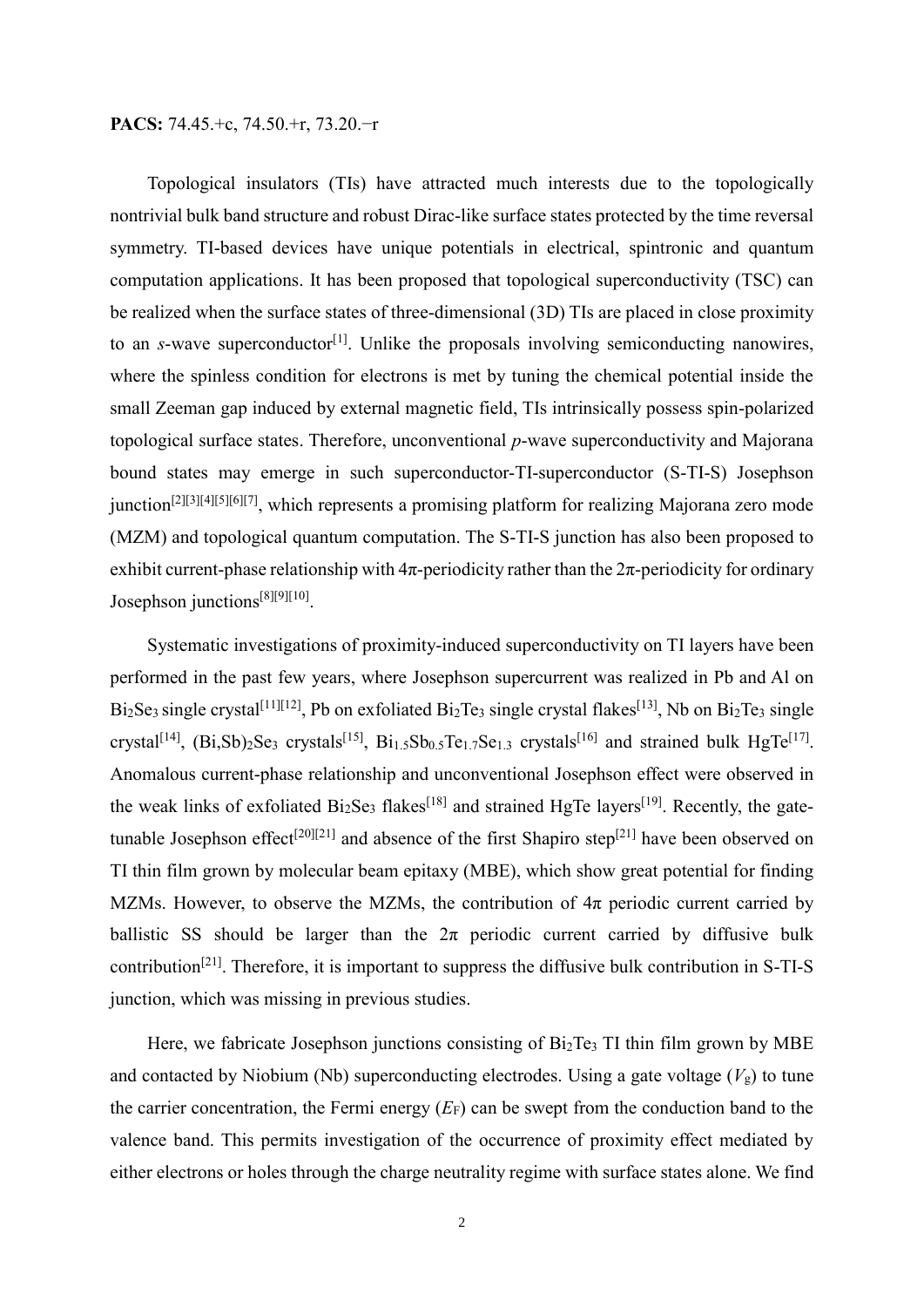that the critical supercurrent  $(I_c)$  can be modulated by  $V_g$ , and  $I_c$  reaches a minimum when the TI is near the charge neutrality regime. More interestingly, in the *p*-type regime the Josephson current can be well described by short ballistic junction model while in the *n*-type regime diffusive bulk modes emerge at *T* < 0.7 K. We attribute the lack of diffusive bulk modes in the *p*-type regime to the formation of *p-n* junctions.

The Bi<sub>2</sub>Te<sub>3</sub> thin film is grown by MBE on SrTiO<sub>3</sub> substrate<sup>[\[23\]](#page-10-0)[\[24\]](#page-10-1)</sup>, which also acts as the dielectric material for the bottom gate (Fig. 1(a)). The thickness of  $Bi<sub>2</sub>Te<sub>3</sub>$  thin film used here is 8 nm, which has been calibrated by RHEED. The TI film is fabricated into narrow strips with width of 500 nm by using electron beam lithography (EBL) and Ar ion etching. Josephson junctions are patterned by EBL, followed by *in situ* Ar ion etching and sputter deposition of Nb electrodes. Before sputtering the 30 nm Nb layer, a 10 nm Titanium (Ti) layer is deposited on the TI film to ensure better contact with the TI film. A series of Josephson junctions with varied distances between Nb electrodes are defined on a single chip, as shown in the optical image in Fig. 1(b). The superconducting proximity effect occurs in the two shortest junctions with  $L_A$  = 134 nm (Device A) and  $L_B$  = 145 nm (Device B). The supercurrent flowing through the TI thin strip is probed via conventional four-terminal ac lock-in method. As shown in Fig. 1(a), the inner two contacts are used as voltage probes while the adjacent outer two contacts are used as the current source and drain.

Figure 1(c) shows the  $V<sub>g</sub>$  dependence of sheet resistance (*R*) for Junction A at  $T = 10$  K, above the critical temperature  $T_c$  (Nb) = 5.9 K of the superconducting Nb electrodes. The  $V_g$ dependence of *R* provides the first indication that the device consists of thin TI films with Dirac-like topological surface states<sup>[\[25\]](#page-10-2)</sup>. The position of the resistance maximum at  $V_{\text{CNP}}^{\text{A}} = -68$  V indicates that there are *n*-type charge carriers in  $Bi<sub>2</sub>Te<sub>3</sub>$ , presumably due to the Te vacancies, so that extra holes are needed to locate the  $E_F$  near the charge neutrality point.

Cooling the devices to below  $T_c \sim 3.8$  K leads to proximity induced superconductivity in the TI film, which can be observed directly from the Josephson supercurrent<sup>[\[26\]](#page-10-3)</sup> with zero differential resistance when dc current bias (*I*) is smaller than *I*c. As shown in Fig. 2(a) for the measurements at  $T = 20$  mK for Junction A,  $dV/dI$  increases rapidly from zero to a sharp peak when the applied *I* is larger than *I<sub>c</sub>*. This is the characteristic behavior of the transition from superconducting state to the normal state in a Josephson junction. Both the *I*<sup>c</sup> value and peak *dV/dI* value show systematic variations with the gate voltage, indicating pronounced influence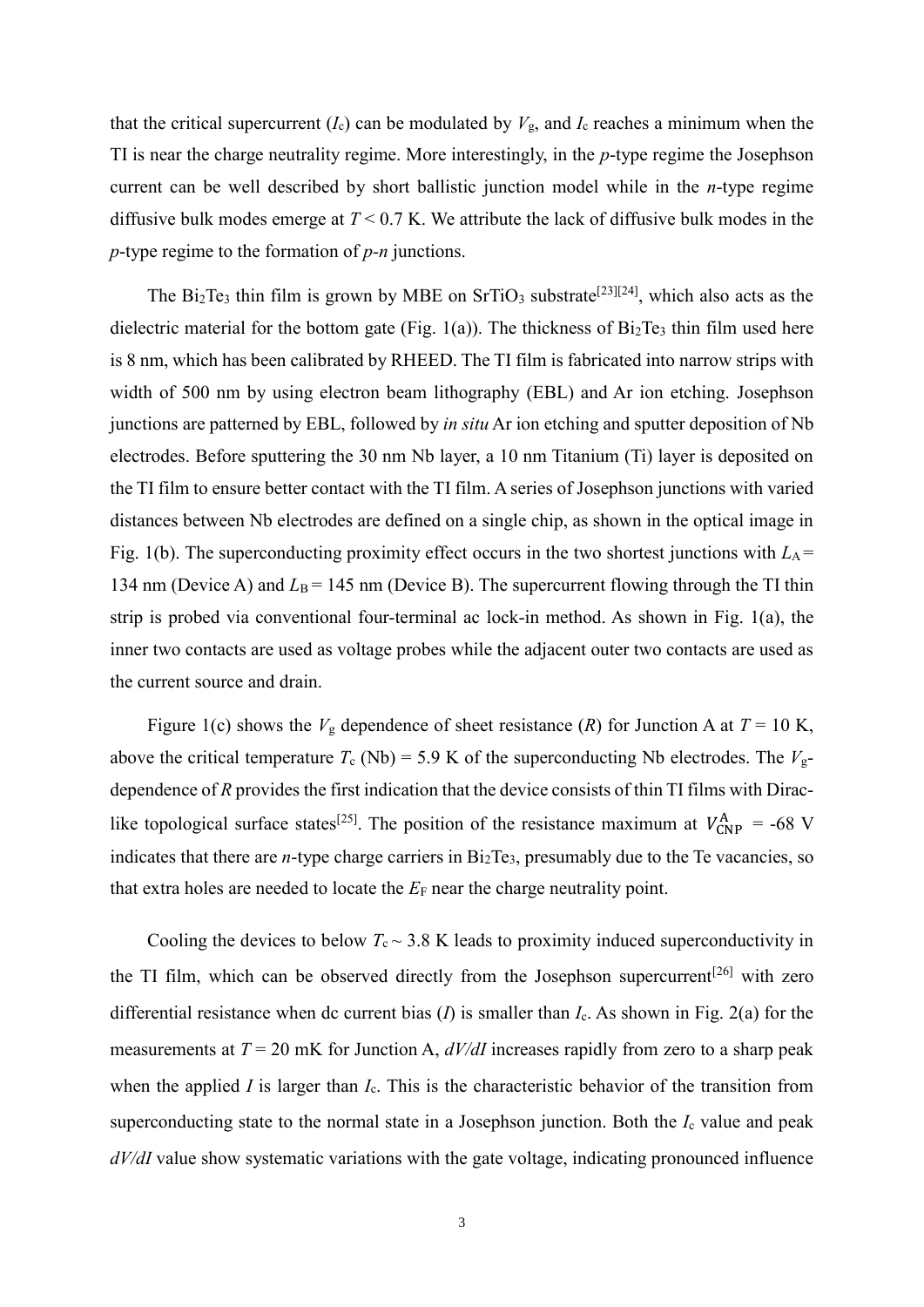of injected charge carriers on the superconducting proximity effect in TI. Figure 2(b) summarizes the same data as a color map representing the dependences of  $dV/dI$  on  $V<sub>g</sub>$  and *I*. The dashed white line in this figure marks *I<sub>c</sub>* of the junction, which is defined by the transition of  $dV/dI$  from zero to finite value. At  $V_g = 120$  V, TI is in the *n*-type region with a small resistance ~ 218 Ω at 10 K (Fig. 1(c)) and a large *I*<sup>c</sup> ~ 7.62 μA at 20 mK. As *V*<sup>g</sup> is swept from 120 V to -200 V, the  $E_F$  shifts continuously from the surface conduction band ( $V_g > V_{CNP}$ ) to the surface valence band ( $V_g < V_{CNP}$ ). When  $V_g$  reaches -60 V near the charge neutrality point  $V_{CNP}^A = -68$ V,  $I_c$  reaches a minimum value of  $\sim$  2.07 μA. The correspondence between minimum  $I_c$  and  $V_{\text{CNP}}^{\text{A}}$  indicates that the Josephson current through the junction is carried by the surface state of the TI. As  $V_g$  changes to -200 V from -60 V, TI becomes *p*-type and  $I_c$  increases monotonically to  $\sim$  2.76 μA at -200 V. This characteristic  $V_g$  dependence of  $I_c$  demonstrates that the device operates as a bipolar Josephson junction with the supercurrent carried by electrons and holes depending on the position of *E*F.

Figures 2(c) to (d) display the same measurements on Junction B, which shows very similar ambipolar behavior in the  $V<sub>g</sub>$  and *I* dependences of  $dV/dI$ . Quantitatively, the  $I<sub>c</sub>$  values are smaller than that in Junction A, and the *dV/dI* values are larger. The gate voltage when *I*<sup>c</sup> reaches a minimum is around  $V_g = -110$  V, which is also consistent with the CNP indicated by the  $V_{\rm g}$  dependence of resistivity. We note that  $V_{\rm CNP}^{\rm A}$  is not equal to  $V_{\rm CNP}^{\rm B}$  because the two junctions lie at different locations of the thin film and non-uniformity of the TI thin film can cause the fluctuation of  $V_{\text{CNP}}$ .

We then investigate the behavior of the junction at higher temperatures  $T = 2.5$  K and 3.8 K. With the increase of temperature, *I*<sup>c</sup> decreases and the peak value of *dV/dI* at *I*<sup>c</sup> becomes smaller. At 2.5 K, the *dV/dI* vs *I* behaves like the *dV/dI* at *T* = 20 mK, as shown in Fig. 3(a) and (c). At  $V_g$  = -70 V near the charge neutral regime,  $I_c$  reaches a minimum of 1.08  $\mu$ A with peak value  $dV/dI \sim 87 \Omega$ . These two values are smaller than that at  $T = 20$  mK. Figures 3(b) and (d) show the curves and color map of  $dV/dI$  vs *I* and  $V_g$  at  $T = 3.8$  K. At  $V_g = 120$  V,  $dV/dI$  still has a peak behavior, but the residual resistance  $\sim$  13  $\Omega$  at 0.3  $\mu$ A is quite big and the peak value shrinks to 28.9  $\Omega$ . Such behavior indicates that the junction loses superconducting properties at  $T = 3.8$  K at  $V_g = 120$  V. As  $V_g$  decreases from 120 V, the minimum of  $dV/dI$  near 0.3  $\mu$ A transforms to a maximum. This  $V_g$  induced transition could be explained by the Andreev reflection process that mediates the supercurrent in the Josephson junctions. When the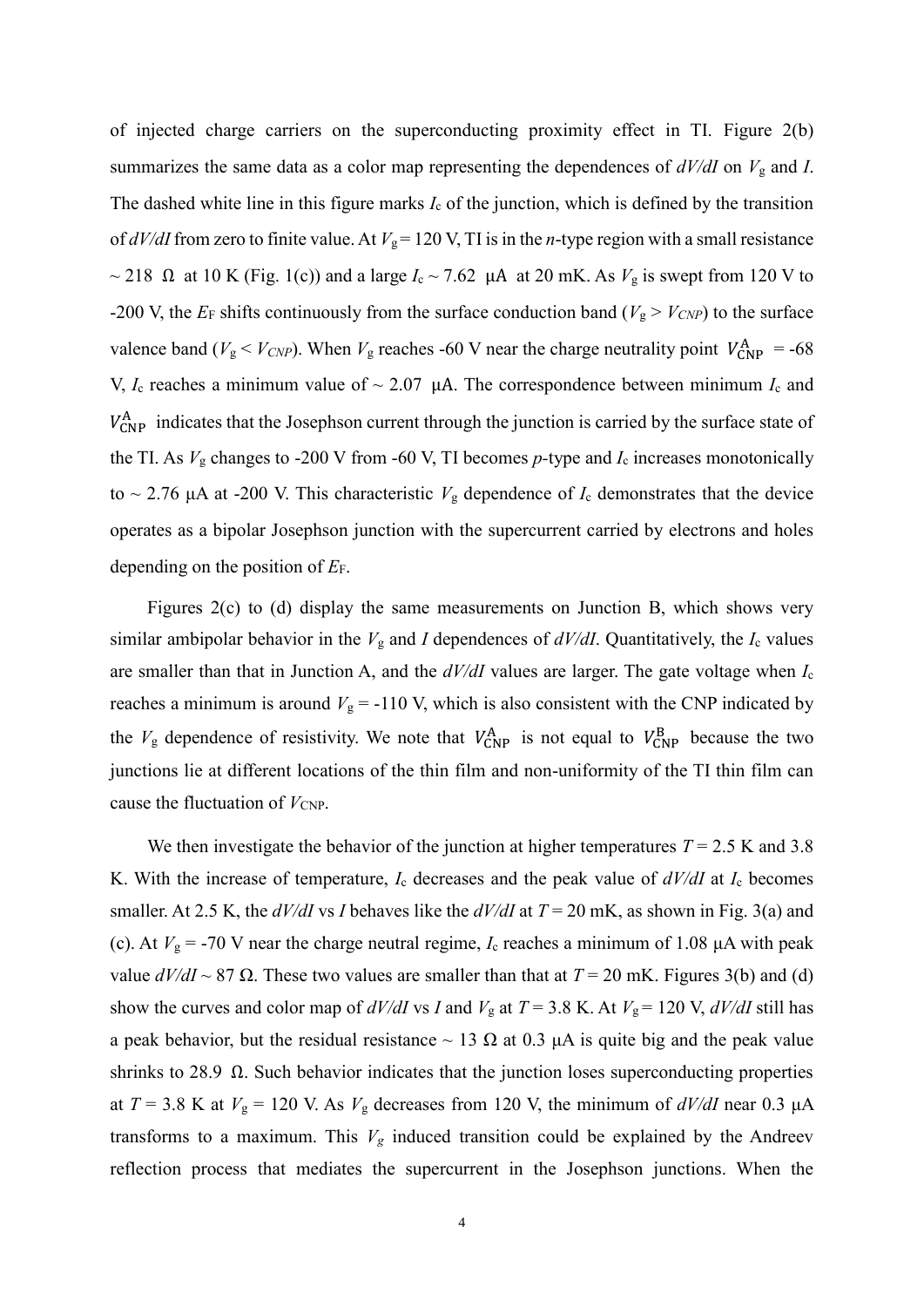transmission (*t*) through the barrier is low, Andreev reflection  $(\alpha t^2)$  is suppressed compared to the normal state conductance, therefore the sub-gap conductance gets suppressed and zero-bias resistance gets enhanced. As *V<sup>g</sup>* decreases, the *n*-type carrier density in the TI junction region decreases as well. Once  $V_g < V_{CNP}$ , the carrier type in this region changes to *p*-type, while the TI regions underneath the Nb electrodes are still *n*-type due to Fermi-level pinning and screening effect of the Nb electrodes. Therefore, a *p*-*n* junction is formed at the edge of the junction, acting as a tunnel barrier. This barrier suppresses the Andreev reflection and thus enhances the differential resistance near zero bias. The formation of *p-n* junction barrier has been observed at the interfaces between electrodes and *p*-type TI nanoribbons<sup>[\[16\]](#page-9-15)</sup> or *p*-type graphene<sup>[\[27\]](#page-10-4)[\[28\]](#page-10-5)</sup>.

Figure 4(a) summarizes  $I_c$  vs  $V_g$  for junction A at  $T = 20$  mK. There are three notable properties of *I*c. First, *I*<sup>c</sup> is gate-tunable and reaches a minimum value at -60 V near the CNP, and increases monotonically on both sides. Second, the  $I_c$  vs  $V_g$  behavior has an opposite trend to the *R* vs  $V_g$  behavior at 10 K. As Fig. 1(c) shows, *R* takes maximum at  $V_{\text{CNP}}^{\text{A}}$  and *I*<sub>c</sub> decreases monotonically when  $V_g$  tuned away from  $V_{\text{CNP}}^{\text{A}}$ . In the *n*- or *p*-type regions with larger carrier density, *I*<sup>c</sup> becomes larger as expected for the conventional Josephson junction model. Third, there is an apparent electron-hole asymmetry in the  $V<sub>g</sub>$  dependence of  $I<sub>c</sub>$  and  $R$ . In Fig. 1(c) and Fig. 4(a), *I*<sup>c</sup> and *R* both change more rapidly at the *n* region than at the *p* region. We attribute this behavior to the *p*-*n* junction formed at the interface at  $V_g < V_{CNP}^A$  as discussed above. The *p-n* junction becomes a barrier and causes *I*<sup>c</sup> to increase and *R* to decrease slowly at the *n* region as *V*<sup>g</sup> decreases. Together with the behavior of *dV/dI* at 3.8 K in Fig. 3(c), we believe the *p-n* junction mechanism plays a major role in the TI-based Josephson junction.

Quantitatively, the critical current reaches a minimum of 2.07  $\mu$ A at  $V_g = -60$  V with critical current density  $j_c = 5.18 \times 10^{-4} \mu A/nm^2$ . It is larger than TI-based Josephson junctions reported before[\[20\]](#page-9-19)[\[21\]\[21\]](#page-9-20), which demonstrates the high transparency at the interface between contact and TI in our device. The product  $I_cR_n$  ( $R_n$  is normal state resistance) provides information about the superconducting gap ( $\Delta$ ). Figure 4(b) displays the *I<sub>c</sub>R<sub>n</sub>* vs  $V_g$  of junction A at  $T = 20$  mK. The normal resistance  $R_n$  is taken at  $I = 20 \mu A$  where  $dV/dI$  does not vary. The  $I_cR_n$  reaches the minimum of 71  $\mu$ V at -20 V and maximum of 230  $\mu$ V at 120 V. In comparison to the induced superconducting gap  $\Delta/e = 577 \mu V$  in the TI film with  $T_c = 3.8 \text{ K}$ , the  $I_cR_n$  of the junction is large and this implies that the transparency of the interface is excellent. The *I*c*R*n of our junction is comparable to that reported previously based on TI thin film grown by  $MBE^{[20][21][21]}$  $MBE^{[20][21][21]}$  $MBE^{[20][21][21]}$  $MBE^{[20][21][21]}$ .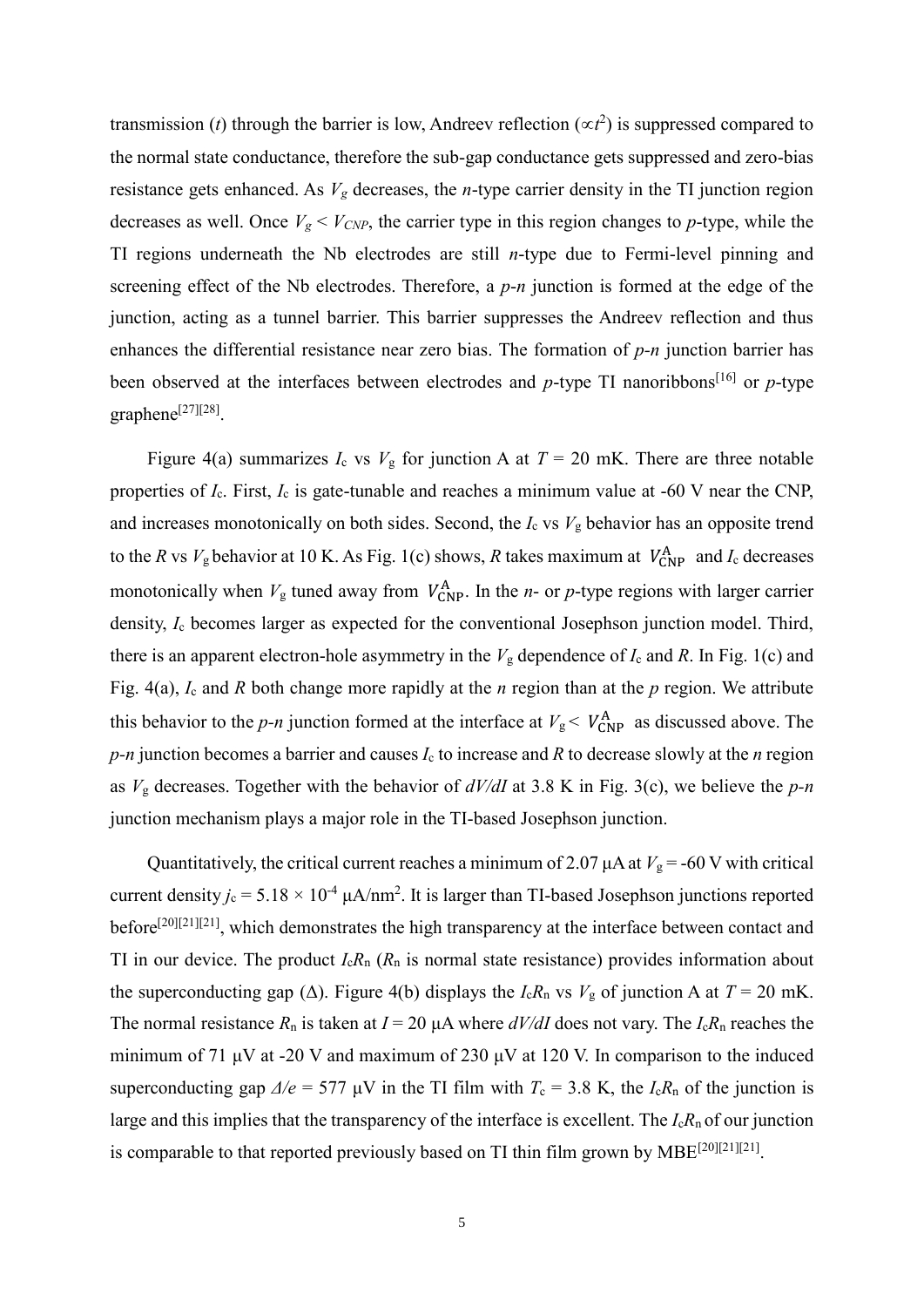The temperature dependence of  $I_c$  is shown in Fig. 4(c) for three representative gate voltages. Near the CNP, i.e.  $V_g = -80$  V,  $I_c$  increases with decreasing *T* and saturates near the base temperature. Such behavior can be perfectly described by the ballistic short junction model 错误**!**未找到引用源。[\[29\]](#page-10-6)[\[30\]](#page-10-7). For a short ballistic junction, the temperature-dependent supercurrent can be expressed as

$$
I(\varphi) = N \frac{e\pi\Delta(T)}{h} \sin(\frac{\varphi}{2}) \tanh(\frac{\Delta(T) \cos(\frac{\varphi}{2})}{2k_{\rm B}T}),
$$

where *N* is the number of modes in the junction, *e* is the electron charge, *h* is the Planck constant,  $k_B$  is the Boltzmann constant,  $\varphi$  is the phase difference between two superconducting electrodes, and *Δ*(T) is the superconducting gap of the junction. We assume *Δ*(T) follows the BCS mean-field equation

$$
\Delta(T) \sim \Delta_0 \tanh(1.74 \sqrt{\frac{T_c}{T} - 1})
$$

with  $\Delta_0 = \Delta (T = 0) = 1.76 k_B T_c$  with  $T_c = 3.8$  K. The critical current  $I_c$  is the maximum of *I* ( $\varphi$ ) over  $\varphi$ . In this model, *N* is associated with  $V_g$  because the gate voltage tunes the density of Cooper pairs that carry the supercurrent modes, which corresponds to *N* in the short ballistic model. We calculate the  $I_c(T)$  for  $V_g = 120$  V, -80 V and -200 V, as shown by the solid curves in Fig. 4(c). At  $V_g = -80$  V and -200 V, the measured  $I_c$  vs T can be fit quite well with the calculation except for the slight decrease at  $T < 0.5$  K, which cannot be explained by this model. Therefore, the surface state and hole-doped bulk state of the TI carry supercurrent in ballistic modes. At  $V_g$  = 120 V, the data match the theory of ballistic junction model at high temperature but deviate from the model at *T* < 0.7 K, where *I*<sup>c</sup> is bigger than the calculated value. We attribute this deviation to the entrance of diffusive bulk modes at low temperature. The deviation part of *I*<sub>c</sub> can be fit well by the long diffusive junction model<sup>[\[31\]](#page-10-8)</sup> with  $I_c \propto T^{3/2}$ exp(-*L*/*L*<sub>T</sub>) between 0.1 K and 0.7 K. Here, *L* is the length of the junction and  $L_T = \sqrt{\hbar D/2\pi k_B T}$  is the diffusive coherence length with *D* being the bulk diffusion constant. The calculated bulk diffusion constant  $D \approx 1.79 \times 10^{-4} \text{ m}^2/\text{s}$  is reasonable for TI and the calculated diffusive coherence length at 0.7 K

$$
L_{\rm T} = \sqrt{\frac{\hbar D}{2\pi k_{\rm B}T}} \approx 17.6 \text{ nm}
$$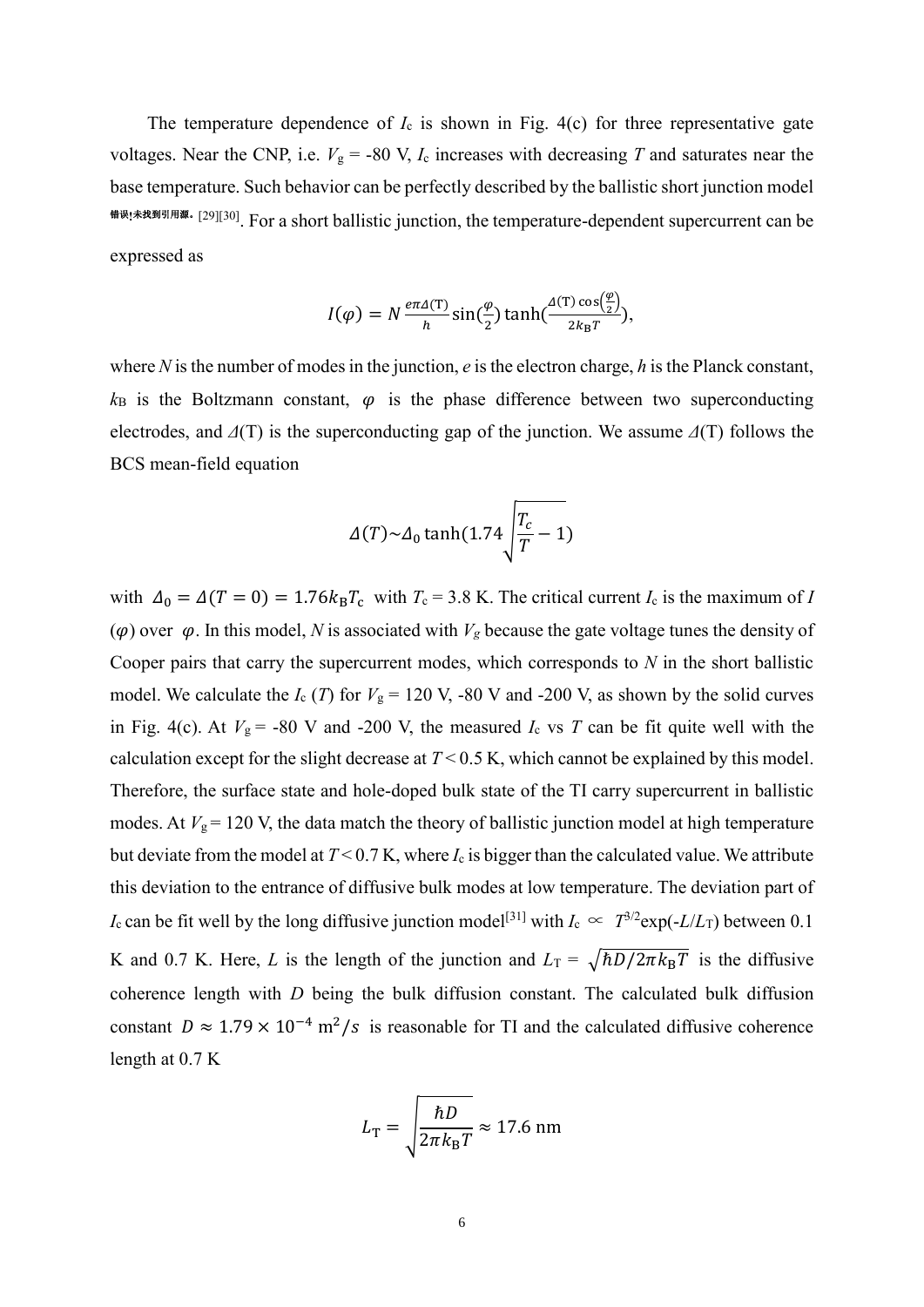is comparable to that in Ref. [\[21\].](#page-9-20) The diffusive bulk modes appear at lower  $T \sim 0.7 \text{ K} < T_c$ because they decay exponentially with  $L/L$ <sub>T</sub>, thus becomes significant at lower *T* when  $L$ <sup>T</sup> becomes long enough. Moreover, at  $T = 0.1$  K the contribution to  $I_c$  from the diffusive modes is  $\sim$  0.43 μA, which is much smaller than the contribution ( $\sim$  5.54 μA) from the ballistic modes. The diffusive modes are closely related to the transparency of the interface<sup>[\[32\]](#page-10-9)</sup>. As discussed before, a *p-n* junction forms at the *p* regime and becomes a tunnel barrier. We suggest the transmission through the barrier for diffusive modes  $(t<sub>d</sub>)$  is low while the transmission for ballistic modes ( $t_b$ ) is much higher with a relation of  $t_b \gg t_d$ . Therefore, as Fig. 4(c) shows, in the *p* regime the junction is ballistic with no contribution from the diffusive modes. In the *n* regime the junction is ballistic at  $0.7 \text{ K} < T < 3.8 \text{ K}$ , while for  $T < 0.7 \text{ K}$  the diffusive bulk modes emerge and contribute a larger *I*<sup>c</sup> than the ballistic model.

This picture can also explain another strange feature observed in Fig. 2(a). In Junction A, the transition at  $I_c$  is very sharp in the *p*-type regime while in the *n*-type region kink features appear in the transition process. Similar kinks were also observed in Ref. [\[13\],](#page-9-12) which were attributed to transitions of different supercurrent components with different *I*c. The phenomenon is consistent with our picture that in the *p*-type regime there are only ballistic modes while in the *n*-type regime there are both ballistic modes and diffusive modes. The ballistic current modes have almost the same *I*<sup>c</sup> while the diffusive modes have significantly smaller *I*c. Therefore, in the *n*-type region the kink features emerge due to the presence of diffusive modes. Because the length of Junction B is larger than that of Junction A, the supercurrent has more diffusive contribution and thus there are more kinks in Fig. 2(b).

In conclusion, we investigate proximity-induced superconductivity in Josephson junctions based on high quality TI film grown by MBE. Both the normal state resistance and the critical current of the junction can be tuned by an electrical gate. The *I*<sup>c</sup> reaches a minimum when the TI is near the CNP, and in the *p*-type regime the Josephson current can be well described by short ballistic junction model. In the *n*-type regime the junction is ballistic at  $0.7 K < T < 3.8 K$ while for  $T \leq 0.7$  K the diffusive bulk modes emerge and contribute a larger  $I_c$  than the ballistic model, which can be explained by the formation of *p-n* junctions. Our work also sheds new lights on the search of MZMs in TI-based superconducting devices. The vanishing first Shapiro step is an important proof of MZMs. However, in MBE grown TI-based systems, the signature of vanishing first Shapiro step is hard to detect. It may be due to the small contribution of  $4\pi$ periodic supercurrent compared to that of  $2\pi$  periodic supercurrent<sup>[\[21\]](#page-9-20)</sup>. Our experiments find a new way to suppress the  $2\pi$  periodic supercurrent by tuning  $V_g$  to the *p*-type regime.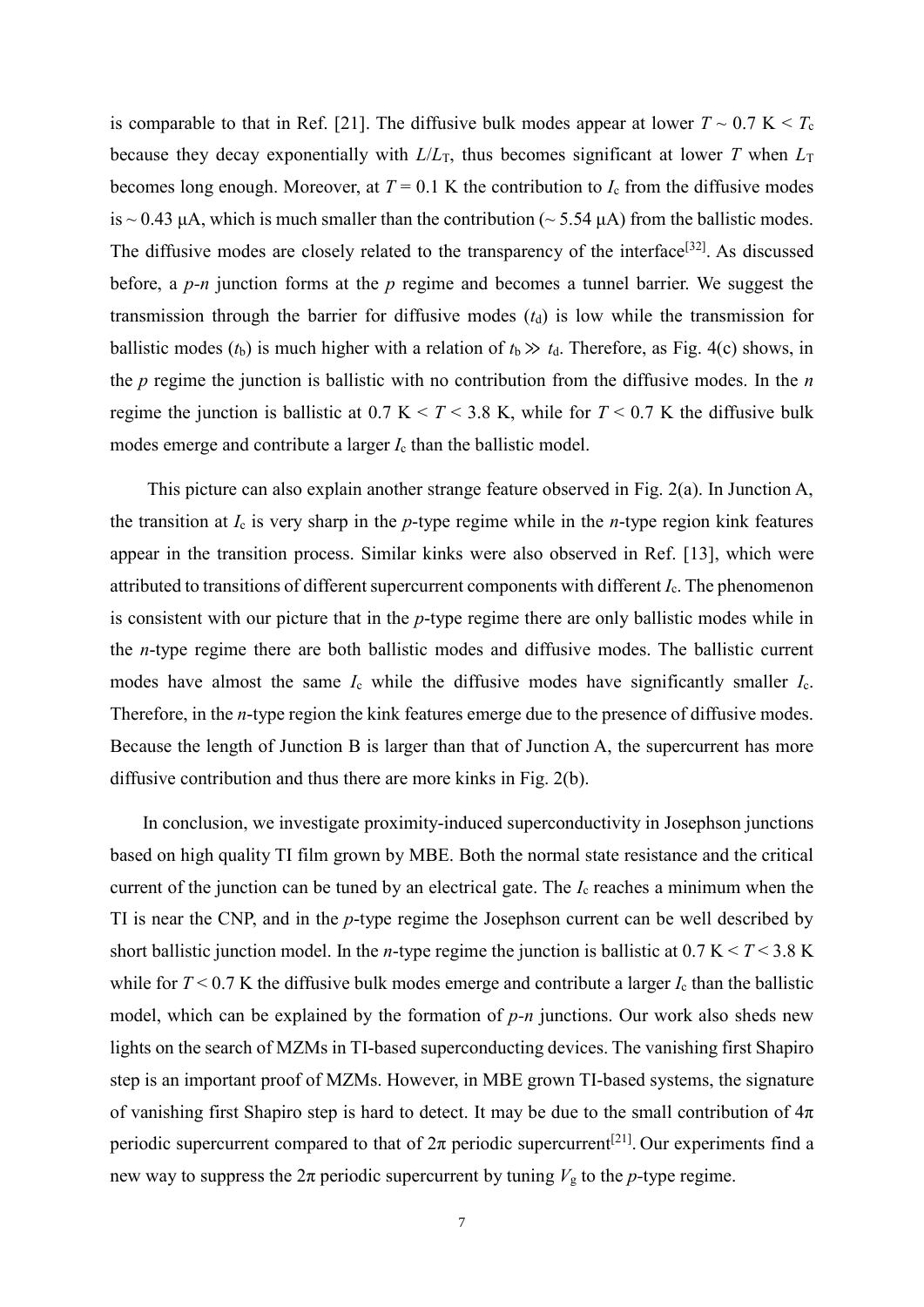## **Figure Captions:**



Fig. 1. (a) Schematic diagram of the S-TI-S junction device. (b) Optical image of the S-TI-S device with a scale bar of 5 μm. The junction area is defined by the two separated Nb electrodes connected by the voltmeter in the diagram. Note that the TI strip is not visible in the optical image. (c) The  $V<sub>g</sub>$  dependence of junction resistance *R* measured at  $T = 10$  K for Junction A. The maximum of resistance is located at  $V_{\text{CNP}}^{\text{A}}$  = -68 V.

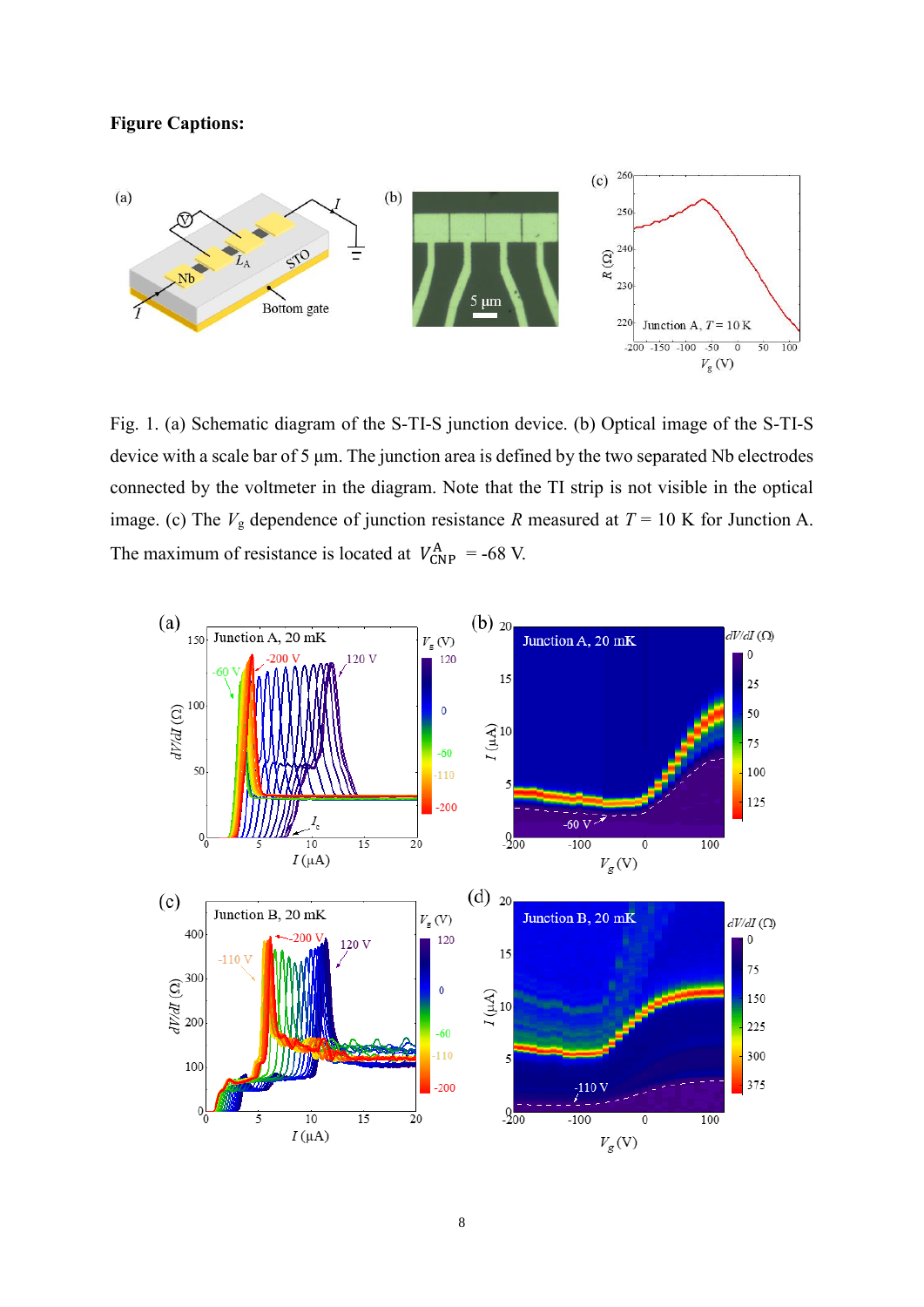Fig. 2. Measurement of the Josephson effects for Junctions A and B. (a) The *I* dependent *dV/dI* curves measured at  $T = 20$  mK under different  $V_{\text{g}}$ s for Junction A. (b) The color map of  $V_{\text{g}}$  and *I* dependences of *dV/dI*. (c) to (d) The same results on Junction B.



Fig. 3. Temperature dependence of the Josephson current in device A. Line cut of *dV/dI* as a function of bias current *I* at  $T = 2.5$  K (a) and 3.8 K (b). Color map of  $dV/dI$  as a function of bias current *I* and  $V_g$  at  $T = 2.5$  K (c) and 3.8 K (d).

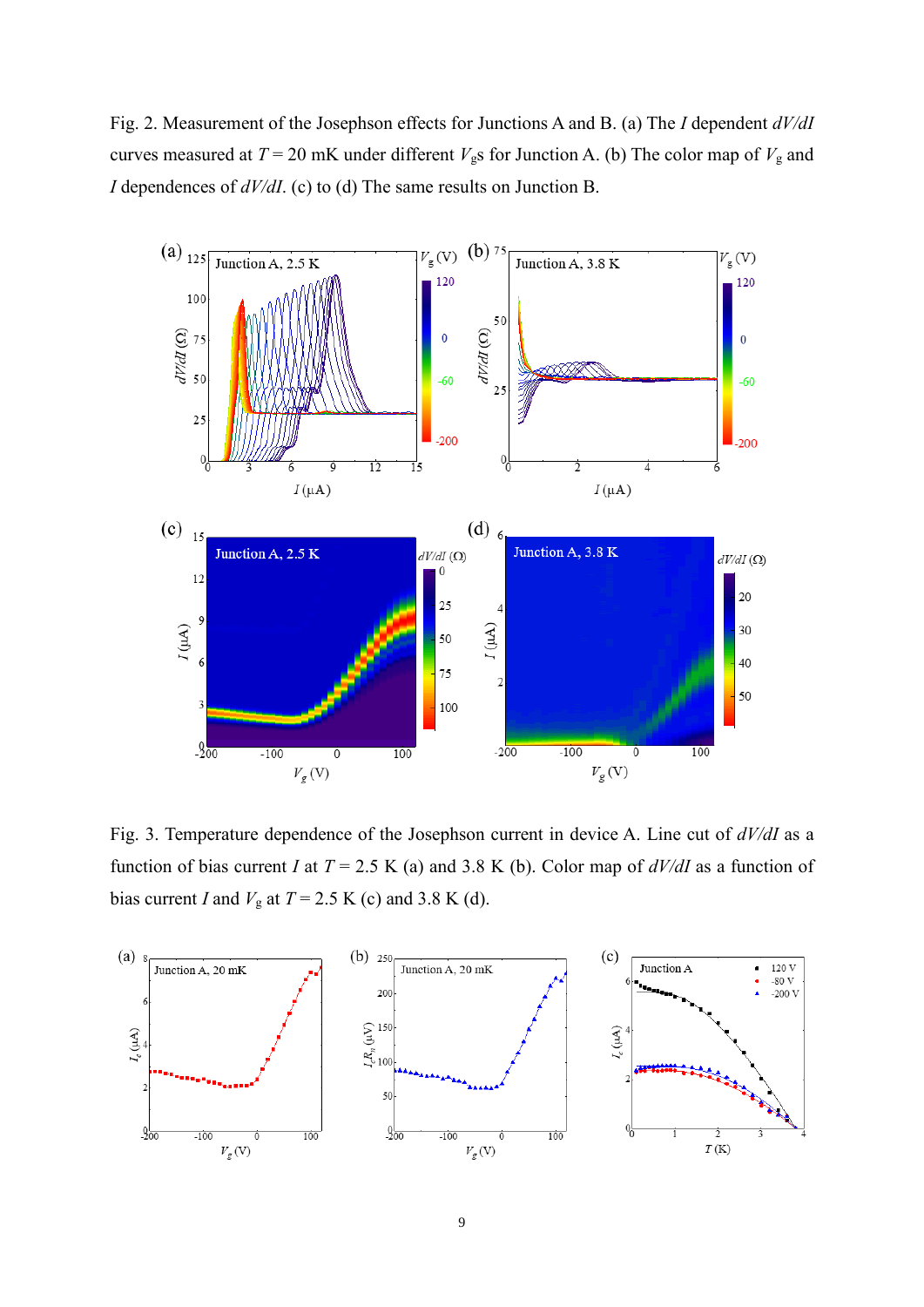Fig. 4. (a) The  $V_g$  dependence of  $I_g$  for Junction A at  $T = 20$  mK. (b)  $V_g$  dependence of Josephson energy  $I_cR_n$  for Junction A at  $T = 20$  mK. (c) Temperature dependence of  $I_c$  at  $V_g = 120$  V, -80 V and -200 V.

## **References**

- <span id="page-9-0"></span>[1] Fu L, Kane C L 2008 *Phys. Rev. Lett.* **100** 096407
- <span id="page-9-1"></span>[2] Akhmerov A R, Nilsson J, Beenakker C W J 2009 *Phys. Rev. Lett.* **102** 216404
- <span id="page-9-2"></span>[3] Hasan M Z, Kane C L 2010 *Rev. Mod. Phys.* **82** 3045–67
- <span id="page-9-3"></span>[4] Qi X L, Zhang S C 2011 *Rev. Mod. Phys.* **83** 1057–1110
- <span id="page-9-4"></span>[5] Nakayama K, Eto K, Tanaka Y, Sato T, Souma S, Takahashi T, Segawa K, Ando Y 2012 *Phys. Rev. Lett.* **109** 236804
- <span id="page-9-5"></span>[6] Alicea J 2012 *Rep. Prog. Phys.* **75** 076501
- <span id="page-9-7"></span><span id="page-9-6"></span>[7] Tkachov G, Hankiewicz E M 2013 *Phys. Rev. B* **88** 075401
- [8] Yokoyama T, Tanaka Y, Nagaosa N 2010 *Phys. Rev. B* **81** 121401
- <span id="page-9-8"></span>[9] Dolcini F, Houzet M, Meyer J S 2015 *Phys. Rev. B* **92** 035428
- <span id="page-9-9"></span>[10] Fu L, Kane C L 2009 *Phys. Rev. B* **79** 161408
- <span id="page-9-10"></span>[11] Yang F, Qu F, Shen J, Ding Y, Chen J, Ji Z, Liu G, Fan J, Yang C, Fu L, Lu L 2012 *Phys. Rev. B* **86** 134504
- <span id="page-9-11"></span>[12] Williams J R, Bestwick A J, Gallagher P, Hong S S, Cui Y, Bleich A S, Analytis J G, Fisher I R, Goldhaber-Gordon D 2012 *Phys. Rev. Lett.* **109** 056803
- <span id="page-9-12"></span>[13] Qu F, Yang F, Shen J, Ding Y, Chen J, Ji Z, Liu G, Fan J, Jing X, Yang C, Lu L 2012 *Sci. Rep.* **2** 1-5
- <span id="page-9-13"></span>[14] Veldhorst M, Snelder M, Hoek M, Gang T, Guduru V K, Wang X L, Zeitler U, van der Wiel W G, Golubov A A, Hilgenkamp H, Brinkman A 2012 *Nat. Mater.* **11** 417–21
- <span id="page-9-14"></span>[15] Cho S, Dellabetta B, Yang A, Schneeloch J, Xu Z, Valla T, Gu G, Gilbert M J, Mason N 2013 *Nat. Commun.* **4** 1-6
- <span id="page-9-15"></span>[16] Jauregui L A, Kayyalha M, Kazakov A, Miotkowski I, Rokhinson L P, Chen Y P 2018 *Appl. Phys. Lett.* **112** 93105
- <span id="page-9-16"></span>[17] Oostinga J B, Maier L, Schüffelgen P, Knott D, Ames C, Brüne C, Tkachov G, Buhmann H, Molenkamp L W 2013 *Phys. Rev. X* **3** 021007
- <span id="page-9-17"></span>[18] Sochnikov I, Bestwick A J, Williams J R, Lippman T M, Fisher I R, Goldhaber-Gordon D, Kirtley J R, Moler K A 2013 *Nano Lett.* **13** 3086–3092
- <span id="page-9-18"></span>[19] Wiedenmann J, Bocquillon E, Deacon R S, Hartinger S, Herrmann O, Klapwijk T M, Maier L, Ames C, Brüne C, Gould C, Oiwa A, Ishibashi K, Tarucha S, Buhmann H, Molenkamp L W 2016 *Nat. Commun.* **7** 10303
- <span id="page-9-19"></span>[20] Stehno M P, Ngabonziza P, Myoren H, Brinkman A 2020 *Adv. Mater.* **32** 1908351
- <span id="page-9-20"></span>[21] Takeshige Y, Matsuo S, Deacon R S, Ueda K, Sato Y, Zhao Y F, Zhou L, Chang C Z, Ishibashi K, Tarucha S 2020 *Phys. Rev. B* **101** 115410
- [22] Schüffelgen P, Rosenbach D, Li C, Schmitt T W, Schleenvoigt M, Jalil A R, Schmitt S, Kölzer J, Wang